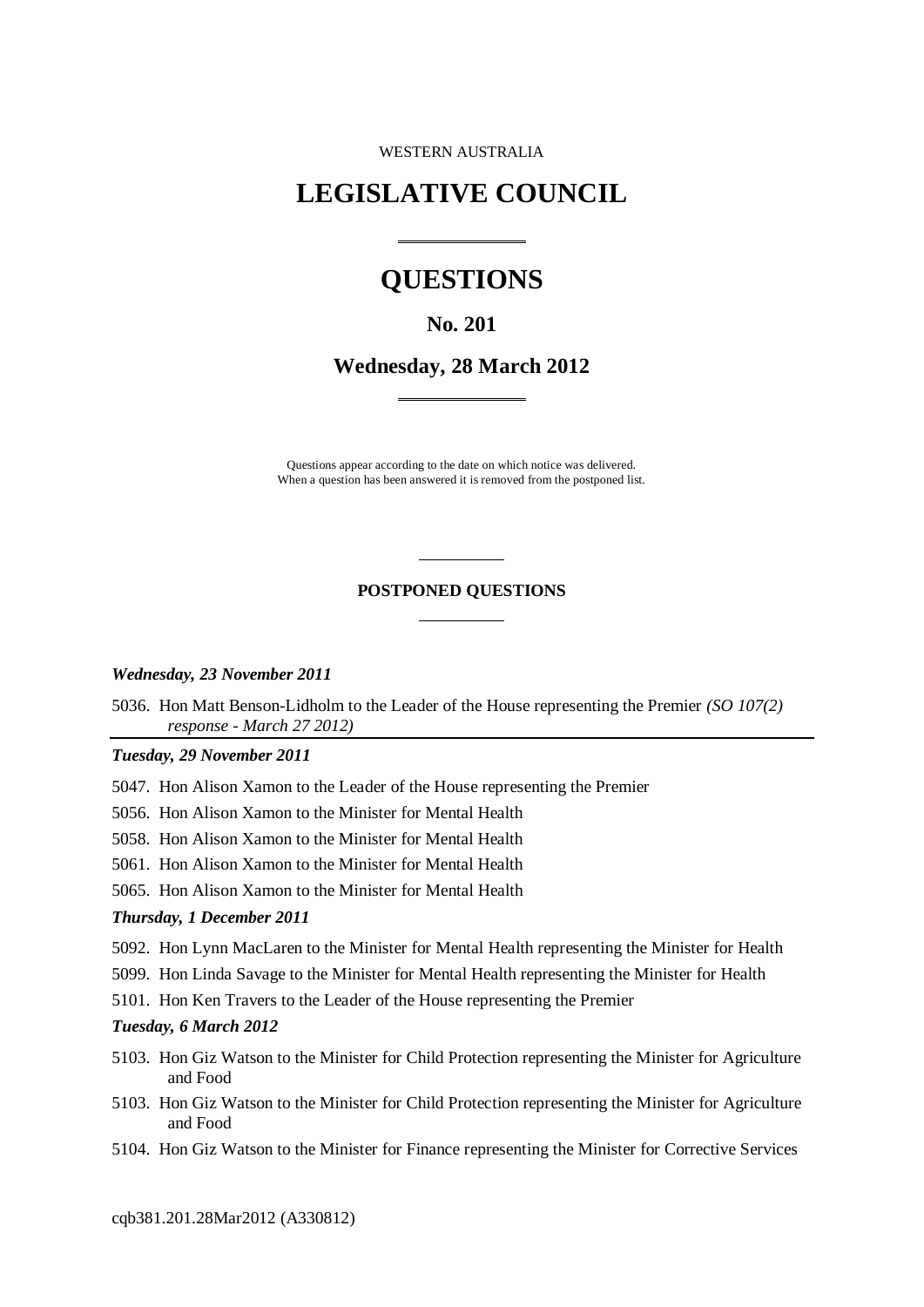#### **Postponed Questions**

- 5105. Hon Robin Chapple to the Minister for Mental Health representing the Minister for Environment
- 5106. Hon Robin Chapple to the Parliamentary Secretary representing the Minister for Regional Development
- 5107. Hon Robin Chapple to the Minister for Energy
- 5108. Hon Robin Chapple to the Minister for Mental Health representing the Minister for Environment
- 5109. Hon Robin Chapple to the Minister for Mental Health representing the Minister for Environment
- 5110. Hon Robin Chapple to the Minister for Indigenous Affairs
- 5111. Hon Robin Chapple to the Minister for Mental Health representing the Minister for Environment
- 5112. Hon Robin Chapple to the Minister for Mental Health representing the Minister for Environment
- 5113. Hon Robin Chapple to the Minister for Indigenous Affairs
- 5114. Hon Robin Chapple to the Minister for Mental Health representing the Minister for Environment
- 5115. Hon Robin Chapple to the Minister for Mines and Petroleum
- 5116. Hon Giz Watson to the Minister for Energy representing the Minister for Police
- 5117. Hon Giz Watson to the Minister for Child Protection representing the Minister for Forestry
- 5118. Hon Giz Watson to the Minister for Finance representing the Minister for Corrective Services
- 5119. Hon Giz Watson to the Parliamentary Secretary representing the Minister for Regional Development
- 5120. Hon Giz Watson to the Minister for Mental Health representing the Minister for Environment
- 5121. Hon Giz Watson to the Parliamentary Secretary representing the Attorney General
- 5122. Hon Giz Watson to the Minister for Energy representing the Minister for Police
- 5123. Hon Robin Chapple to the Minister for Mental Health representing the Minister for Environment
- 5123. Hon Robin Chapple to the Minister for Mental Health representing the Minister for Environment
- 5124. Hon Robin Chapple to the Leader of the House representing the Premier
- 5125. Hon Robin Chapple to the Minister for Mental Health representing the Minister for Environment
- 5126. Hon Robin Chapple to the Leader of the House representing the Premier
- 5127. Hon Robin Chapple to the Leader of the House representing the Premier
- 5128. Hon Robin Chapple to the Leader of the House representing the Premier
- 5129. Hon Nick Goiran to the Minister for Mental Health representing the Minister for Health
- 5130. Hon Giz Watson to the Minister for Mental Health representing the Minister for Environment
- 5131. Hon Giz Watson to the Minister for Mental Health representing the Minister for Environment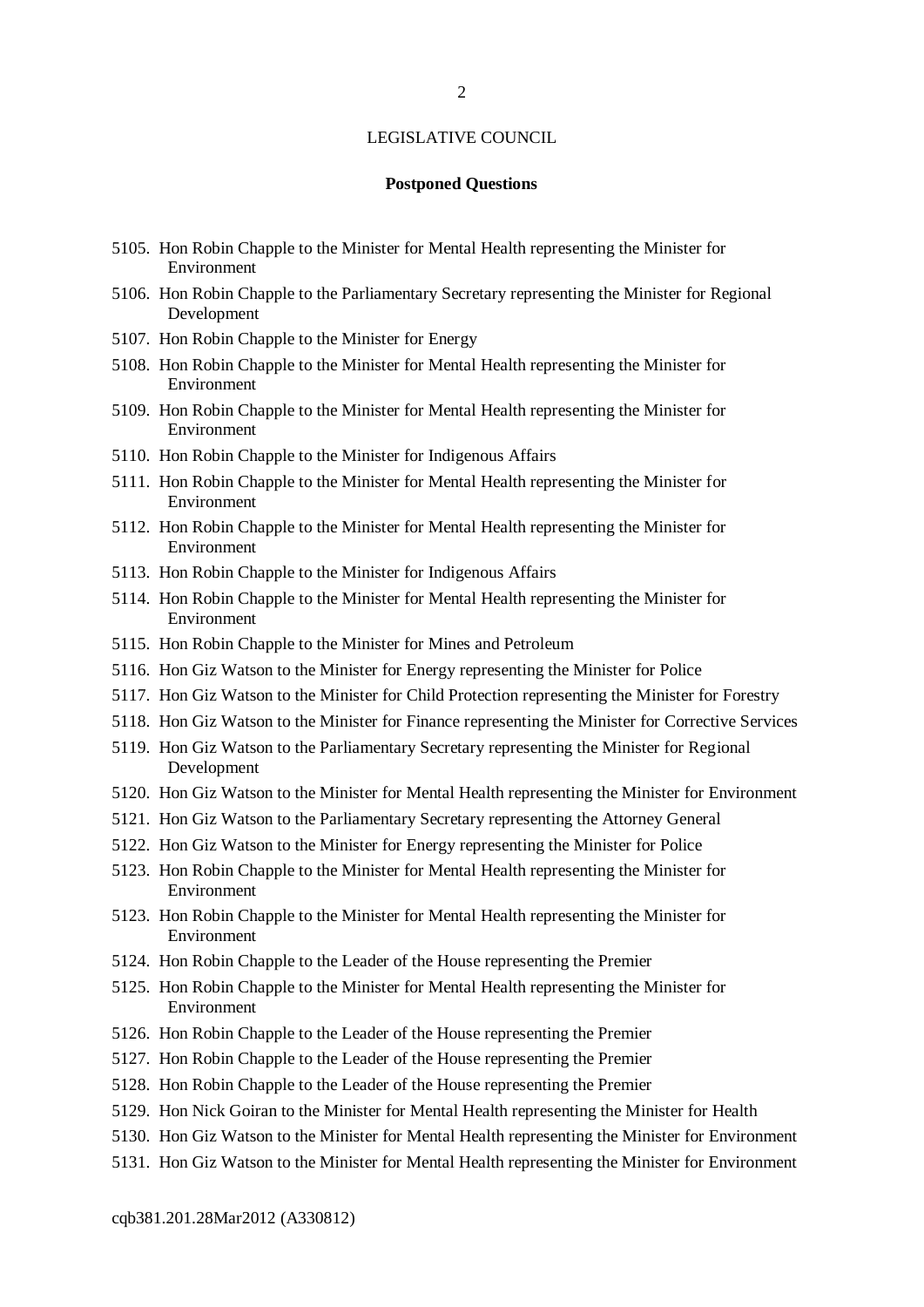#### **Postponed Questions**

- 5132. Hon Giz Watson to the Minister for Child Protection representing the Minister for Forestry
- 5133. Hon Giz Watson to the Minister for Child Protection representing the Minister for Forestry
- 5134. Hon Giz Watson to the Minister for Child Protection representing the Minister for Forestry
- 5135. Hon Giz Watson to the Minister for Child Protection representing the Minister for Forestry
- 5136. Hon Sally Talbot to the Minister for Child Protection representing the Minister for Forestry
- 5137. Hon Sue Ellery to the Minister for Child Protection
- 5138. Hon Sue Ellery to the Minister for Child Protection
- 5139. Hon Sue Ellery to the Minister for Child Protection
- 5140. Hon Sue Ellery to the Minister for Child Protection
- 5141. Hon Sue Ellery to the Minister for Child Protection
- 5142. Hon Sue Ellery to the Minister for Child Protection
- 5143. Hon Sue Ellery to the Minister for Child Protection
- 5144. Hon Sue Ellery to the Minister for Child Protection
- 5145. Hon Sue Ellery to the Minister for Child Protection
- 5146. Hon Sue Ellery to the Minister for Child Protection
- 5147. Hon Sue Ellery to the Minister for Child Protection
- 5148. Hon Sue Ellery to the Minister for Child Protection
- 5149. Hon Sue Ellery to the Minister for Child Protection
- 5150. Hon Sue Ellery to the Minister for Child Protection
- 5151. Hon Robin Chapple to the Minister for Mines and Petroleum
- 5152. Hon Robin Chapple to the Minister for Mental Health representing the Minister for Environment
- 5153. Hon Robin Chapple to the Minister for Indigenous Affairs
- 5154. Hon Robin Chapple to the Minister for Mines and Petroleum
- 5155. Hon Giz Watson to the Minister for Mental Health representing the Minister for Health
- 5156. Hon Robin Chapple to the Minister for Mental Health representing the Minister for Environment
- 5157. Hon Ljiljanna Ravlich to the Minister for Mental Health
- 5158. Hon Ljiljanna Ravlich to the Minister for Mental Health
- 5159. Hon Ljiljanna Ravlich to the Minister for Mental Health
- 5160. Hon Ljiljanna Ravlich to the Minister for Mental Health
- 5161. Hon Ljiljanna Ravlich to the Minister for Mental Health
- 5162. Hon Ljiljanna Ravlich to the Minister for Mental Health
- 5163. Hon Ljiljanna Ravlich to the Minister for Mental Health
- 5164. Hon Ljiljanna Ravlich to the Minister for Mental Health
- 5165. Hon Ljiljanna Ravlich to the Minister for Mental Health
- 5166. Hon Ljiljanna Ravlich to the Minister for Mental Health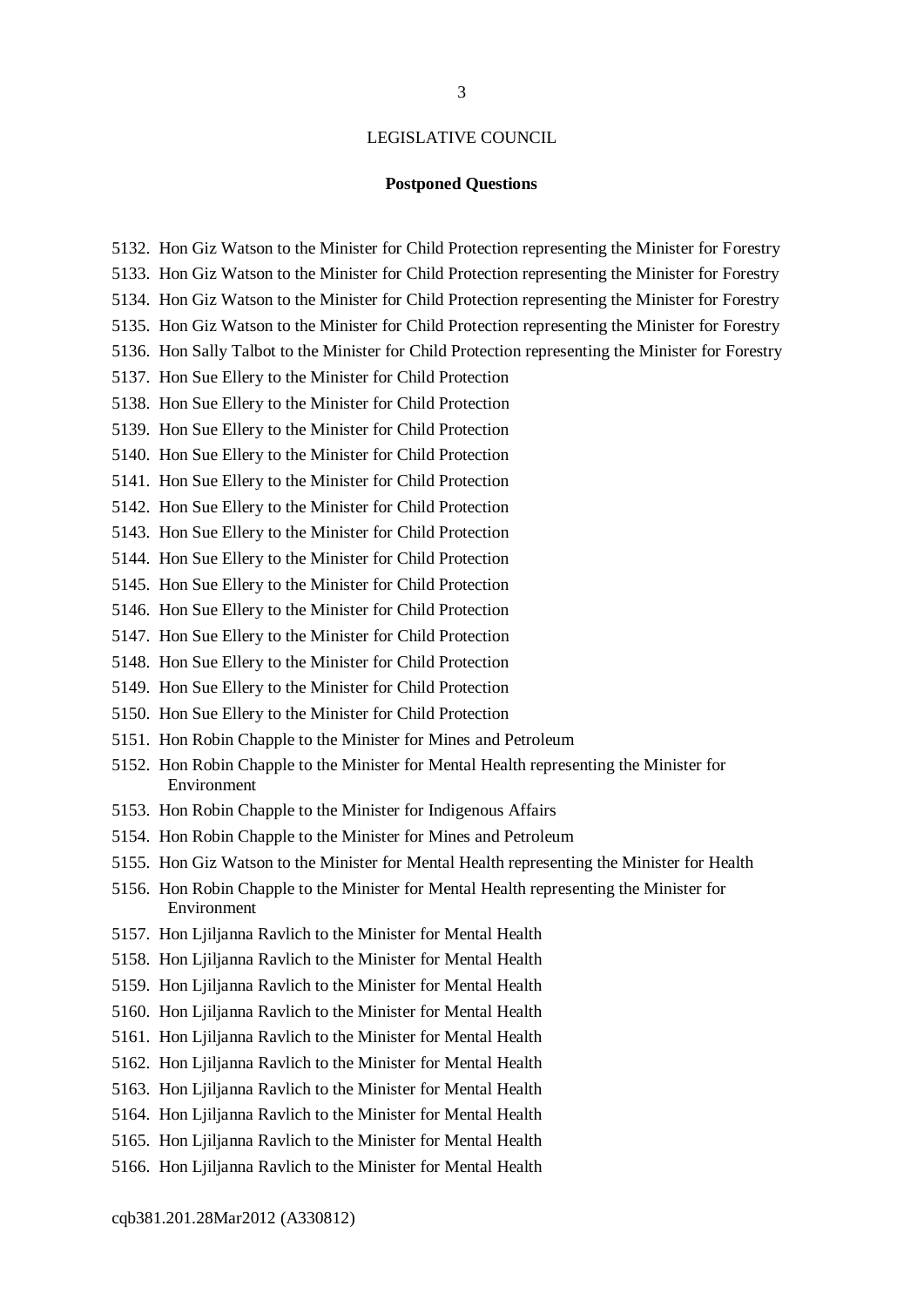### **Postponed Questions**

5167. Hon Ljiljanna Ravlich to the Minister for Mental Health 5168. Hon Ljiljanna Ravlich to the Minister for Mental Health 5169. Hon Ljiljanna Ravlich to the Minister for Mental Health 5170. Hon Ljiljanna Ravlich to the Minister for Mental Health 5171. Hon Ljiljanna Ravlich to the Minister for Mental Health 5172. Hon Ljiljanna Ravlich to the Minister for Mental Health 5173. Hon Ljiljanna Ravlich to the Minister for Mental Health 5174. Hon Ljiljanna Ravlich to the Minister for Mental Health 5175. Hon Ljiljanna Ravlich to the Minister for Mental Health 5176. Hon Ljiljanna Ravlich to the Minister for Mental Health 5177. Hon Ljiljanna Ravlich to the Minister for Mental Health 5178. Hon Ljiljanna Ravlich to the Minister for Mental Health 5179. Hon Ljiljanna Ravlich to the Minister for Mental Health 5180. Hon Ljiljanna Ravlich to the Minister for Mental Health 5181. Hon Ljiljanna Ravlich to the Minister for Mental Health 5182. Hon Ljiljanna Ravlich to the Minister for Mental Health 5183. Hon Ljiljanna Ravlich to the Minister for Mental Health 5184. Hon Ljiljanna Ravlich to the Minister for Mental Health 5185. Hon Ljiljanna Ravlich to the Minister for Mental Health 5186. Hon Ljiljanna Ravlich to the Minister for Mental Health 5187. Hon Ljiljanna Ravlich to the Minister for Mental Health 5188. Hon Ljiljanna Ravlich to the Minister for Mental Health 5189. Hon Ljiljanna Ravlich to the Minister for Mental Health 5190. Hon Ljiljanna Ravlich to the Minister for Mental Health 5191. Hon Ljiljanna Ravlich to the Minister for Mental Health 5192. Hon Ljiljanna Ravlich to the Minister for Mental Health 5193. Hon Ljiljanna Ravlich to the Minister for Mental Health 5194. Hon Ljiljanna Ravlich to the Minister for Mental Health 5195. Hon Ljiljanna Ravlich to the Minister for Mental Health 5196. Hon Ljiljanna Ravlich to the Minister for Mental Health 5197. Hon Ljiljanna Ravlich to the Minister for Mental Health 5198. Hon Ljiljanna Ravlich to the Minister for Mental Health 5199. Hon Ljiljanna Ravlich to the Minister for Mental Health 5200. Hon Ljiljanna Ravlich to the Minister for Mental Health 5201. Hon Ljiljanna Ravlich to the Minister for Mental Health

5202. Hon Robin Chapple to the Minister for Mental Health representing the Minister for Environment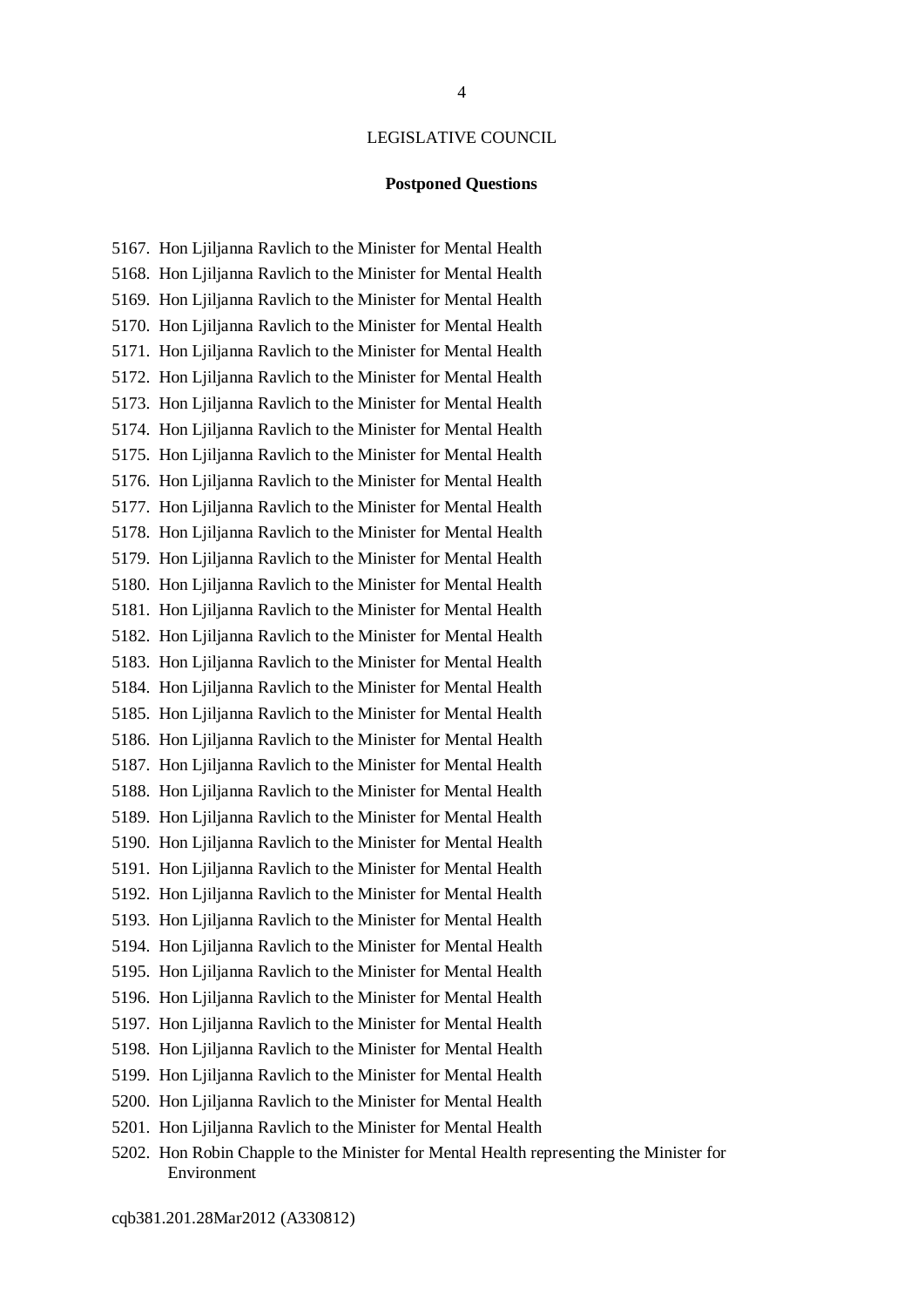#### **Postponed Questions**

- 5203. Hon Sue Ellery to the Minister for Child Protection
- 5204. Hon Giz Watson to the Minister for Mental Health representing the Minister for Environment
- 5205. Hon Giz Watson to the Minister for Mental Health representing the Minister for Health
- 5206. Hon Giz Watson to the Minister for Child Protection representing the Minister for Forestry
- 5207. Hon Giz Watson to the Minister for Child Protection representing the Minister for Forestry
- 5208. Hon Giz Watson to the Minister for Mental Health representing the Minister for Environment
- 5209. Hon Giz Watson to the Minister for Mental Health representing the Minister for Environment
- 5210. Hon Giz Watson to the Minister for Mental Health representing the Minister for Environment
- 5211. Hon Giz Watson to the Minister for Mental Health representing the Minister for Planning
- 5212. Hon Giz Watson to the Minister for Mental Health representing the Minister for Environment
- 5213. Hon Giz Watson to the Minister for Fisheries
- 5214. Hon Giz Watson to the Minister for Mines and Petroleum
- 5215. Hon Giz Watson to the Minister for Fisheries
- 5216. Hon Giz Watson to the Minister for Fisheries
- 5217. Hon Giz Watson to the Minister for Mental Health representing the Minister for Health
- 5218. Hon Lynn MacLaren to the Minister for Child Protection representing the Minister for Tourism
- 5219. Hon Lynn MacLaren to the Minister for Child Protection representing the Minister for Agriculture and Food
- 5220. Hon Alison Xamon to the Minister for Mental Health representing the Minister for Water
- 5221. Hon Alison Xamon to the Minister for Child Protection
- 5222. Hon Alison Xamon to the Minister for Mental Health
- 5223. Hon Alison Xamon to the Minister for Child Protection representing the Minister for Agriculture and Food
- 5224. Hon Alison Xamon to the Minister for Mines and Petroleum
- 5225. Hon Alison Xamon to the Minister for Training and Workforce Development
- 5226. Hon Alison Xamon to the Minister for Training and Workforce Development
- 5227. Hon Alison Xamon to the Minister for Finance representing the Minister for Corrective Services
- 5228. Hon Alison Xamon to the Minister for Energy representing the Minister for Police
- 5229. Hon Alison Xamon to the Minister for Mental Health representing the Minister for Water
- 5230. Hon Alison Xamon to the Minister for Mines and Petroleum
- 5231. Hon Alison Xamon to the Minister for Mines and Petroleum
- 5232. Hon Alison Xamon to the Minister for Mental Health representing the Minister for Water
- 5233. Hon Alison Xamon to the Minister for Energy
- 5234. Hon Alison Xamon to the Minister for Energy
- 5235. Hon Alison Xamon to the Minister for Mental Health representing the Minister for Environment
- 5236. Hon Alison Xamon to the Minister for Mental Health representing the Minister for Water

cqb381.201.28Mar2012 (A330812)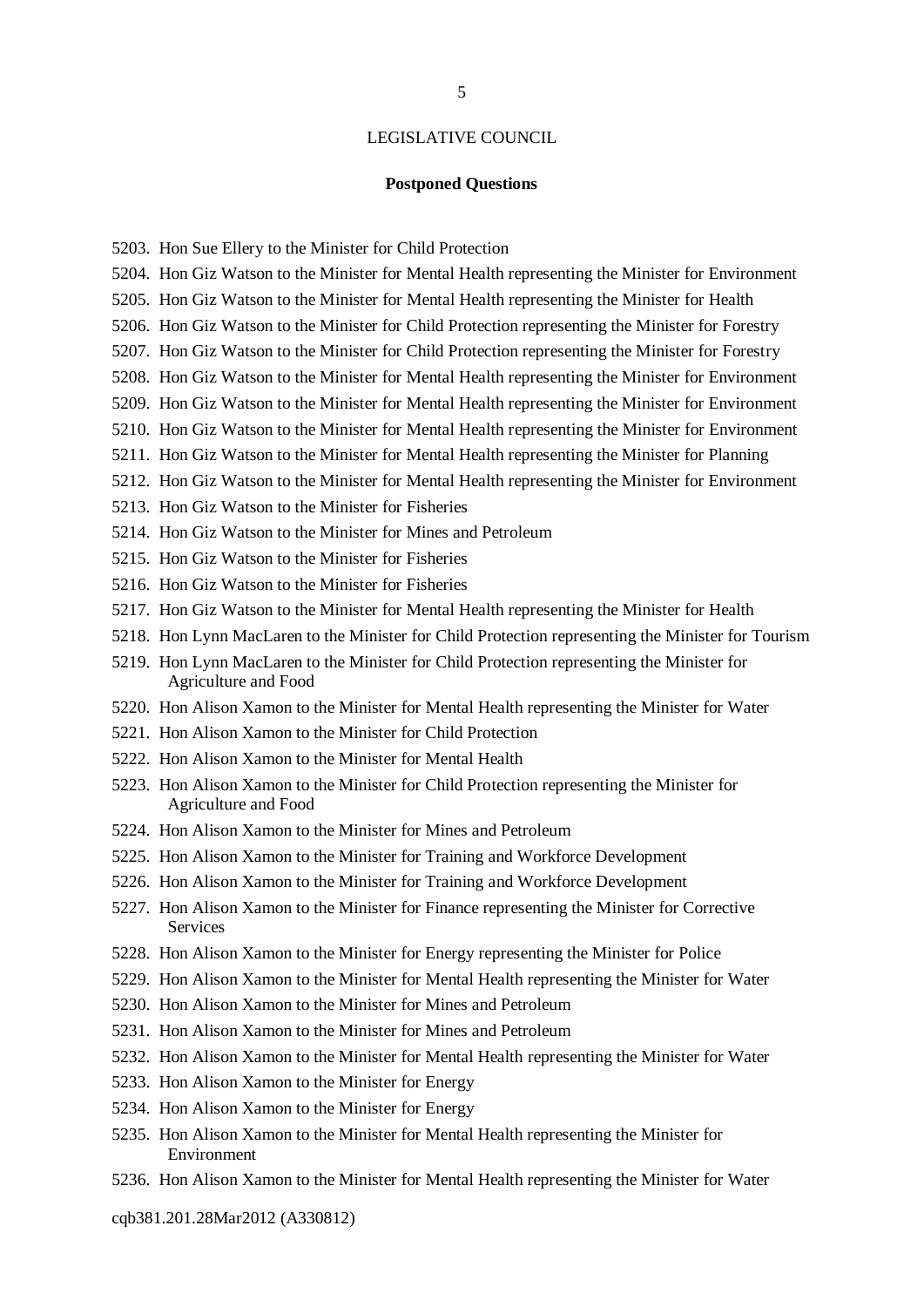#### **Postponed Questions**

- 5237. Hon Alison Xamon to the Minister for Mental Health representing the Minister for Water
- 5238. Hon Alison Xamon to the Minister for Mental Health representing the Minister for Water
- 5239. Hon Alison Xamon to the Minister for Mental Health representing the Minister for Water
- 5241. Hon Alison Xamon to the Minister for Mines and Petroleum
- 5242. Hon Alison Xamon to the Parliamentary Secretary representing the Attorney General

#### *Wednesday, 7 March 2012*

- 5243. Hon Sue Ellery to the Minister for Energy representing the Minister for Emergency Services
- 5244. Hon Sue Ellery to the Minister for Energy representing the Minister for Emergency Services
- 5245. Hon Sue Ellery to the Minister for Energy representing the Minister for Emergency Services
- 5246. Hon Sue Ellery to the Parliamentary Secretary representing the Attorney General
- 5247. Hon Sue Ellery to the Minister for Energy representing the Minister for Emergency Services
- 5248. Hon Sue Ellery to the Minister for Finance representing the Minister for Transport
- 5249. Hon Sue Ellery to the Minister for Energy representing the Minister for Police
- 5250. Hon Linda Savage to the Minister for Finance representing the Minister for Corrective Services
- 5251. Hon Linda Savage to the Minister for Finance representing the Minister for Corrective Services
- 5252. Hon Linda Savage to the Minister for Finance representing the Minister for Corrective Services
- 5253. Hon Linda Savage to the Parliamentary Secretary representing the Attorney General
- 5254. Hon Linda Savage to the Parliamentary Secretary representing the Attorney General
- 5255. Hon Linda Savage to the Minister for Mental Health
- 5256. Hon Linda Savage to the Minister for Mental Health representing the Minister for Health
- 5257. Hon Ljiljanna Ravlich to the Minister for Training and Workforce Development
- 5258. Hon Ljiljanna Ravlich to the Minister for Training and Workforce Development
- 5259. Hon Ljiljanna Ravlich to the Minister for Training and Workforce Development
- 5260. Hon Ljiljanna Ravlich to the Minister for Training and Workforce Development
- 5261. Hon Sue Ellery to the Minister for Child Protection
- 5262. Hon Robin Chapple to the Minister for Mental Health representing the Minister for Environment

#### *Thursday, 8 March 2012*

- 5263. Hon Kate Doust to the Minister for Energy
- 5264. Hon Ken Travers to the Minister for Finance representing the Minister for Transport
- 5265. Hon Robin Chapple to the Minister for Mental Health representing the Minister for Environment
- 5266. Hon Robin Chapple to the Minister for Mental Health representing the Minister for Environment
- 5267. Hon Lynn MacLaren to the Minister for Child Protection representing the Minister for Agriculture and Food
- 5268. Hon Lynn MacLaren to the Minister for Mental Health representing the Minister for Planning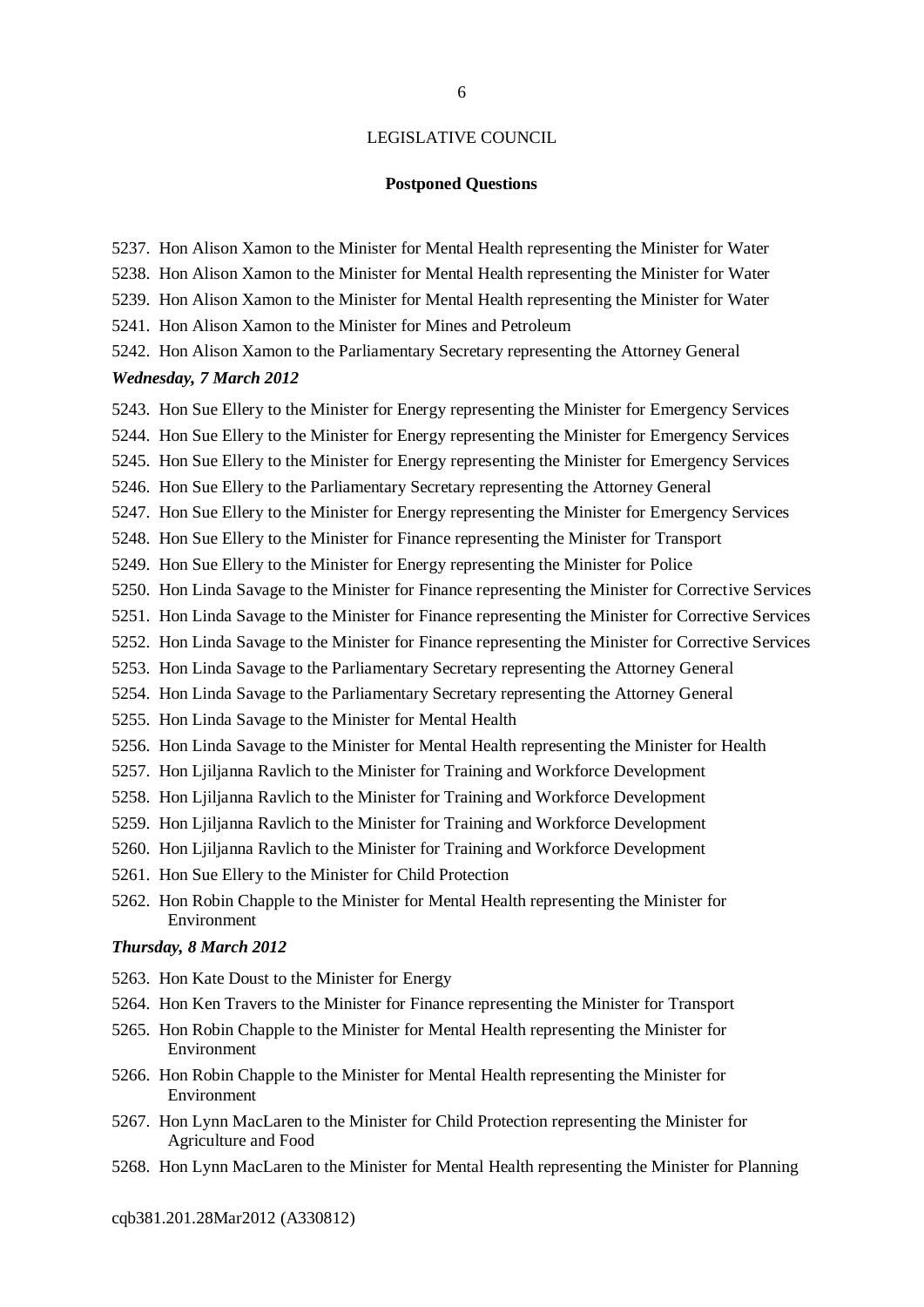#### **Postponed Questions**

5269. Hon Lynn MacLaren to the Parliamentary Secretary representing the Minister for Lands

5270. Hon Lynn MacLaren to the Minister for Mental Health representing the Minister for Environment

5271. Hon Lynn MacLaren to the Minister for Mental Health representing the Minister for Planning 5272. Hon Ken Travers to the Minister for Finance representing the Minister for Transport 5273. Hon Ken Travers to the Minister for Finance representing the Minister for Transport 5274. Hon Ken Travers to the Minister for Finance representing the Minister for Transport 5275. Hon Ken Travers to the Minister for Finance representing the Minister for Transport 5276. Hon Ken Travers to the Minister for Finance representing the Minister for Transport 5277. Hon Ken Travers to the Minister for Finance representing the Minister for Transport 5278. Hon Ken Travers to the Minister for Finance representing the Minister for Transport 5279. Hon Ken Travers to the Minister for Finance representing the Minister for Transport 5280. Hon Ken Travers to the Minister for Finance representing the Minister for Transport 5281. Hon Ken Travers to the Minister for Finance representing the Minister for Transport 5282. Hon Ken Travers to the Minister for Finance representing the Minister for Transport 5283. Hon Ken Travers to the Minister for Finance representing the Minister for Transport 5284. Hon Ken Travers to the Minister for Finance representing the Minister for Transport 5285. Hon Ken Travers to the Minister for Finance representing the Minister for Transport 5286. Hon Ken Travers to the Minister for Finance representing the Minister for Transport 5287. Hon Ken Travers to the Minister for Finance representing the Minister for Transport 5288. Hon Ken Travers to the Minister for Finance representing the Minister for Transport 5289. Hon Ken Travers to the Minister for Finance representing the Minister for Transport 5290. Hon Ken Travers to the Minister for Finance representing the Minister for Transport 5291. Hon Ken Travers to the Minister for Finance representing the Minister for Transport 5292. Hon Ken Travers to the Minister for Finance representing the Minister for Transport 5293. Hon Ken Travers to the Minister for Finance representing the Minister for Transport 5294. Hon Ken Travers to the Minister for Finance representing the Minister for Transport 5295. Hon Ken Travers to the Minister for Finance representing the Minister for Transport 5296. Hon Ken Travers to the Minister for Finance representing the Minister for Transport 5297. Hon Ken Travers to the Minister for Finance representing the Minister for Transport 5298. Hon Ken Travers to the Minister for Finance 5299. Hon Ken Travers to the Minister for Finance

5300. Hon Ken Travers to the Minister for Finance

5301. Hon Ken Travers to the Minister for Finance representing the Minister for Transport 5302. Hon Ken Travers to the Minister for Energy representing the Minister for Education 5303. Hon Ken Travers to the Minister for Energy representing the Minister for Education 5304. Hon Ken Travers to the Minister for Energy representing the Minister for Police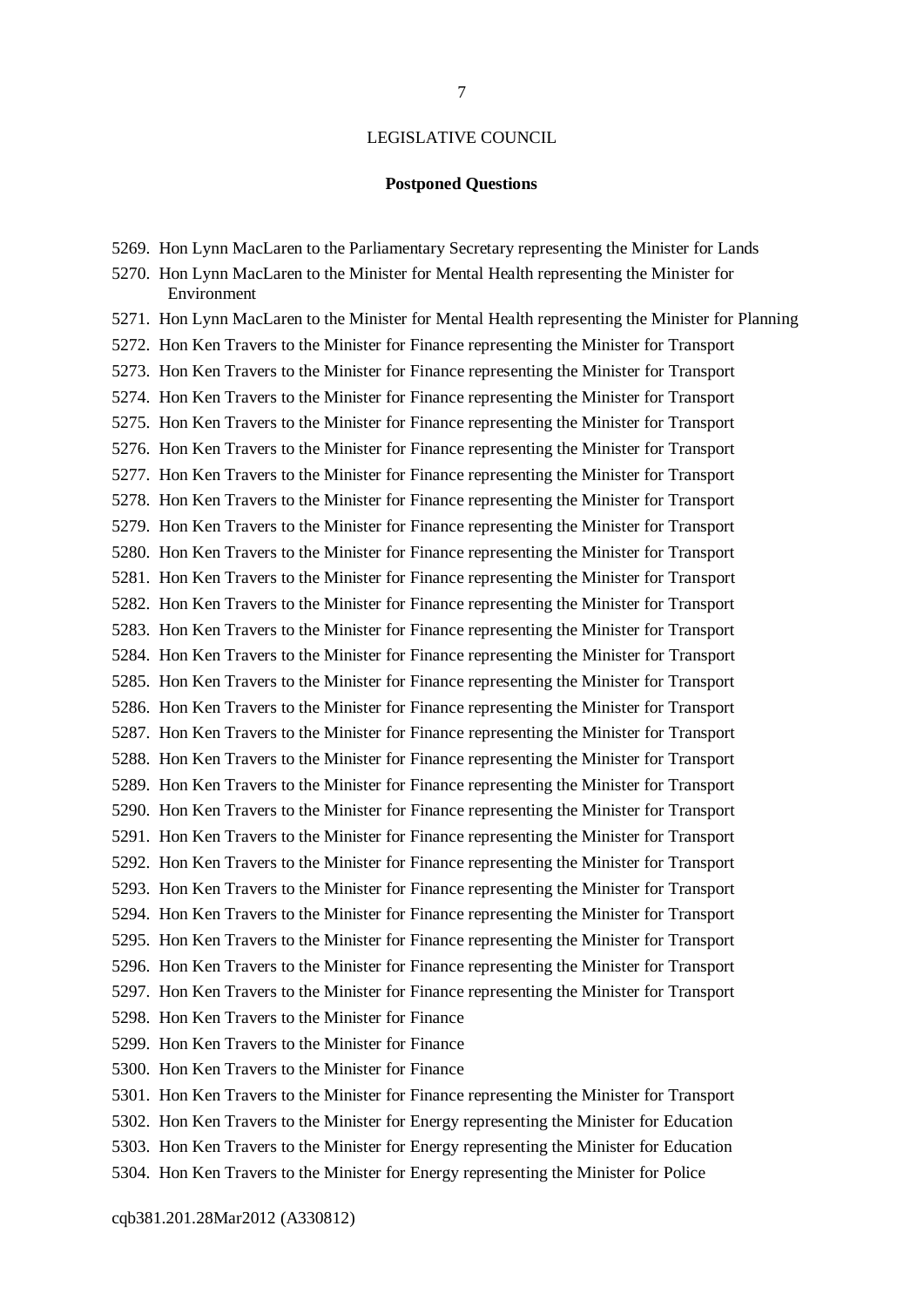#### **Postponed Questions**

#### *Tuesday, 20 March 2012*

5305. Hon Jon Ford to the Minister for Fisheries

- 5306. Hon Giz Watson to the Minister for Mental Health representing the Minister for Environment
- 5307. Hon Giz Watson to the Minister for Child Protection representing the Minister for Agriculture and Food
- 5308. Hon Giz Watson to the Minister for Mental Health representing the Minister for Environment
- 5309. Hon Sue Ellery to the Minister for Child Protection
- 5310. Hon Sue Ellery to the Minister for Community Services
- 5311. Hon Sue Ellery to the Minister for Women's Interests
- 5312. Hon Sue Ellery to the Minister for Disability Services
- 5313. Hon Giz Watson to the Minister for Mental Health representing the Minister for Environment
- 5314. Hon Linda Savage to the Minister for Mental Health
- 5315. Hon Linda Savage to the Parliamentary Secretary representing the Attorney General
- 5316. Hon Linda Savage to the Parliamentary Secretary representing the Attorney General
- 5317. Hon Linda Savage to the Parliamentary Secretary representing the Attorney General
- 5318. Hon Linda Savage to the Parliamentary Secretary representing the Attorney General
- 5319. Hon Sally Talbot to the Parliamentary Secretary representing the Minister for Lands
- 5320. Hon Sally Talbot to the Minister for Mental Health representing the Minister for Environment
- 5321. Hon Sally Talbot to the Minister for Mental Health representing the Minister for Environment
- 5322. Hon Sally Talbot to the Minister for Mental Health representing the Minister for Environment
- 5323. Hon Sally Talbot to the Minister for Mental Health representing the Minister for Environment
- 5324. Hon Sally Talbot to the Minister for Mental Health representing the Minister for Environment
- 5325. Hon Sally Talbot to the Minister for Mental Health representing the Minister for Environment
- 5326. Hon Robin Chapple to the Parliamentary Secretary representing the Minister for Lands
- 5327. Hon Robin Chapple to the Minister for Indigenous Affairs
- 5328. Hon Robin Chapple to the Minister for Mental Health representing the Minister for Environment
- 5329. Hon Robin Chapple to the Leader of the House representing the Minister for State Development
- 5330. Hon Robin Chapple to the Minister for Mental Health representing the Minister for Environment
- 5331. Hon Alison Xamon to the Minister for Mental Health representing the Minister for Water
- 5332. Hon Alison Xamon to the Minister for Mines and Petroleum
- 5333. Hon Alison Xamon to the Minister for Mines and Petroleum
- 5334. Hon Alison Xamon to the Minister for Mines and Petroleum
- 5335. Hon Alison Xamon to the Minister for Mines and Petroleum
- 5336. Hon Alison Xamon to the Minister for Mines and Petroleum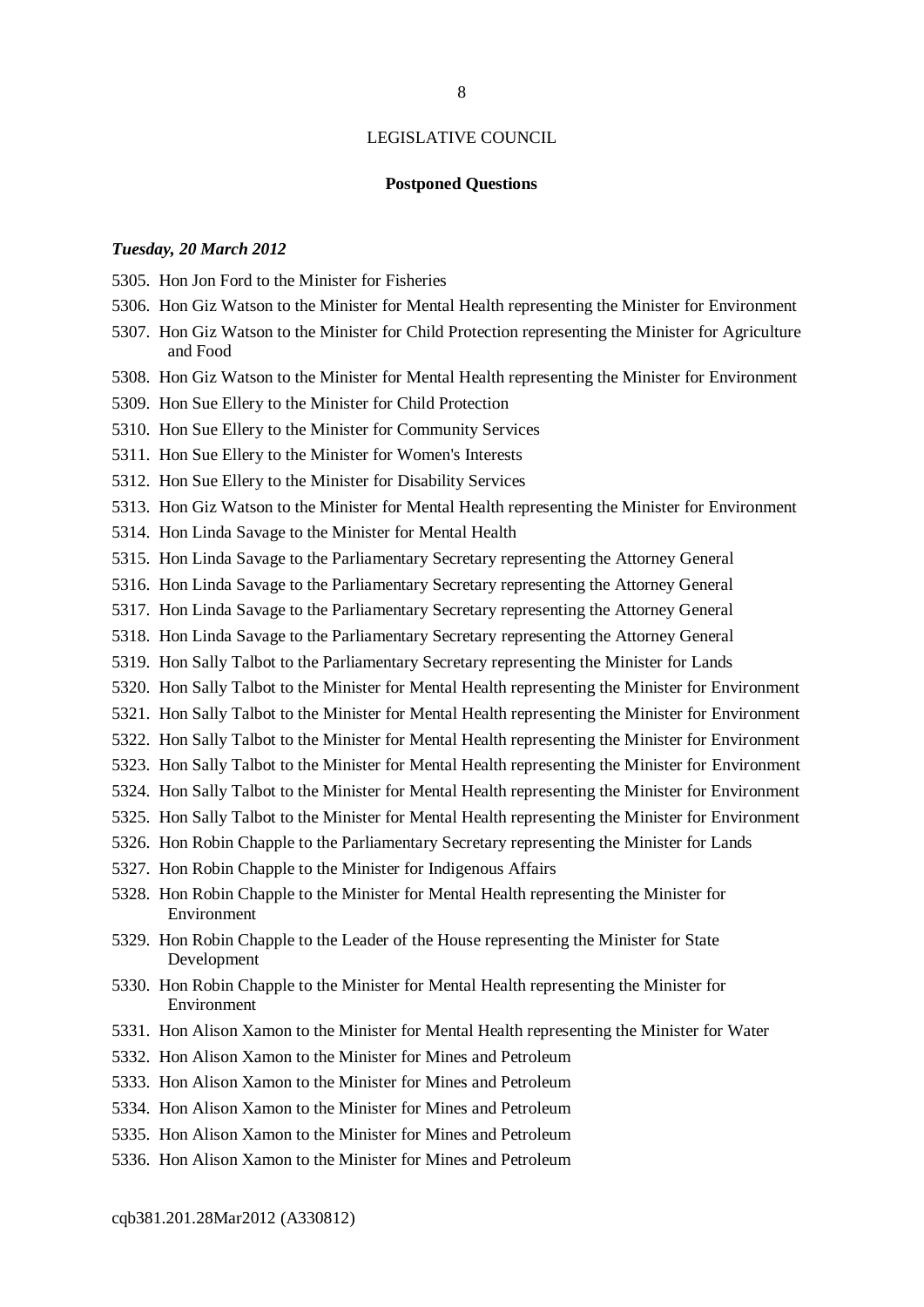#### **Postponed Questions**

- 5337. Hon Alison Xamon to the Minister for Mines and Petroleum
- 5338. Hon Alison Xamon to the Minister for Mines and Petroleum
- 5339. Hon Alison Xamon to the Minister for Mines and Petroleum
- 5340. Hon Alison Xamon to the Minister for Mines and Petroleum
- 5341. Hon Alison Xamon to the Minister for Mines and Petroleum
- 5342. Hon Alison Xamon to the Minister for Mental Health representing the Minister for Environment
- 5343. Hon Alison Xamon to the Minister for Mental Health
- 5344. Hon Alison Xamon to the Minister for Child Protection
- 5345. Hon Alison Xamon to the Minister for Mental Health
- 5346. Hon Alison Xamon to the Minister for Mental Health representing the Minister for Environment
- 5347. Hon Giz Watson to the Minister for Mental Health representing the Minister for Environment
- 5348. Hon Giz Watson to the Minister for Child Protection representing the Minister for Forestry

#### *Wednesday, 21 March 2012*

- 5349. Hon Linda Savage to the Minister for Energy representing the Minister for Education
- 5350. Hon Ed Dermer to the Minister for Mental Health representing the Minister for Water
- 5351. Hon Ed Dermer to the Leader of the House representing the Premier
- 5352. Hon Ed Dermer to the Minister for Finance

#### *Thursday, 22 March 2012*

- 5353. Hon Sally Talbot to the Minister for Child Protection representing the Minister for Forestry
- 5354. Hon Ed Dermer to the Minister for Finance representing the Minister for Transport
- 5355. Hon Sally Talbot to the Minister for Mental Health representing the Minister for Environment
- 5356. Hon Sally Talbot to the Minister for Mental Health representing the Minister for Environment

#### *Tuesday, 27 March 2012*

- 5357. Hon Ljiljanna Ravlich to the Minister for Training and Workforce Development
- 5358. Hon Ljiljanna Ravlich to the Minister for Training and Workforce Development
- 5359. Hon Ljiljanna Ravlich to the Minister for Training and Workforce Development
- 5360. Hon Ljiljanna Ravlich to the Minister for Training and Workforce Development
- 5361. Hon Ljiljanna Ravlich to the Minister for Mental Health
- 5362. Hon Ljiljanna Ravlich to the Minister for Training and Workforce Development
- 5363. Hon Ljiljanna Ravlich to the Minister for Mental Health
- 5364. Hon Ljiljanna Ravlich to the Minister for Mental Health
- 5365. Hon Ljiljanna Ravlich to the Minister for Mental Health
- 5366. Hon Ljiljanna Ravlich to the Minister for Mental Health
- 5367. Hon Lynn MacLaren to the Minister for Finance representing the Minister for Transport
- 5368. Hon Giz Watson to the Minister for Finance representing the Minister for Corrective Services

#### cqb381.201.28Mar2012 (A330812)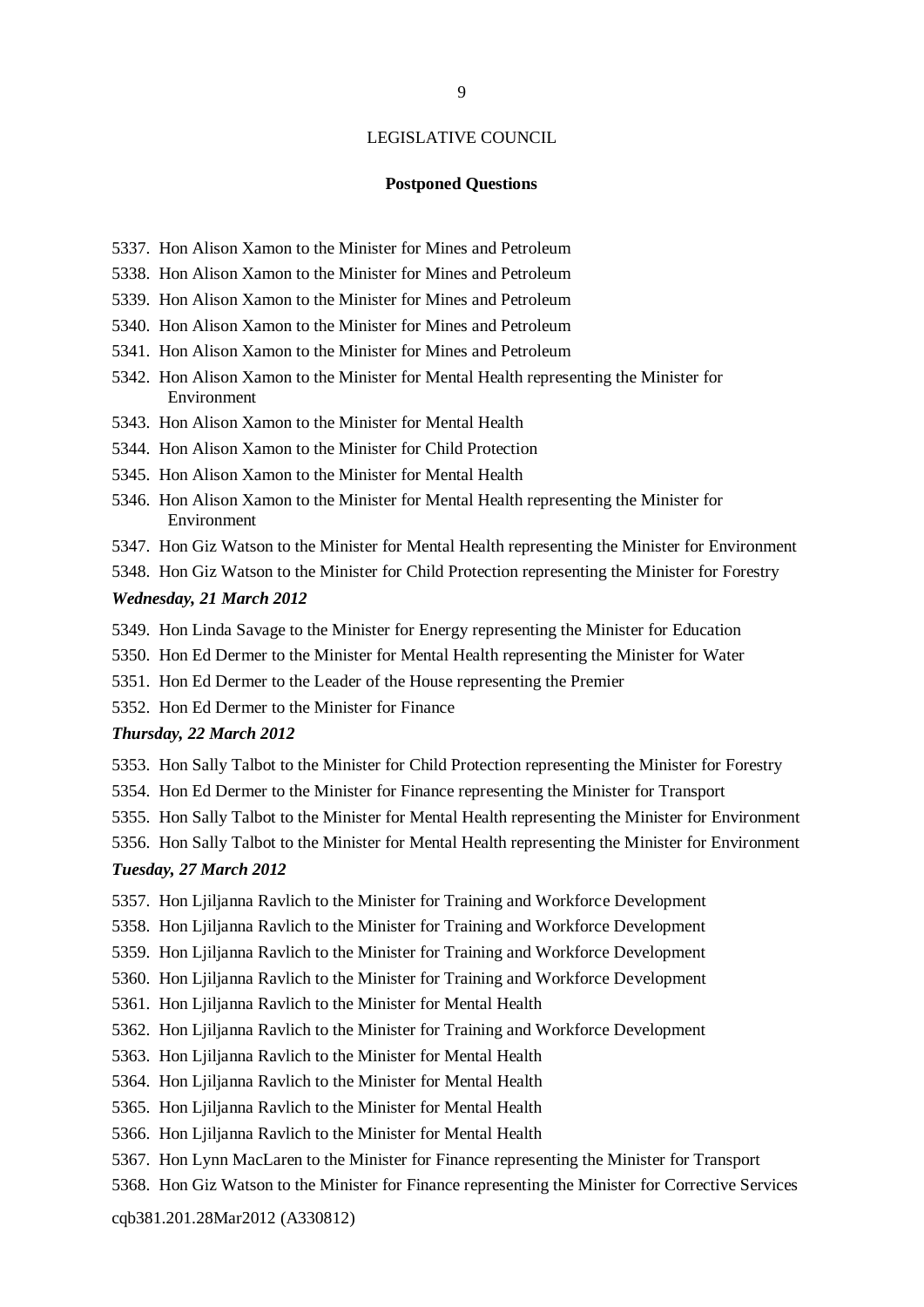#### **Postponed Questions**

- 5369. Hon Giz Watson to the Minister for Mental Health representing the Minister for Environment
- 5370. Hon Giz Watson to the Minister for Mental Health representing the Minister for Environment
- 5371. Hon Giz Watson to the Minister for Finance representing the Minister for Corrective Services
- 5372. Hon Giz Watson to the Minister for Finance representing the Minister for Corrective Services
- 5374. Hon Sue Ellery to the Minister for Child Protection
- 5375. Hon Sue Ellery to the Minister for Training and Workforce Development
- 5376. Hon Sue Ellery to the Minister for Finance representing the Minister for Transport
- 5377. Hon Giz Watson to the Minister for Mental Health representing the Minister for Planning
- 5378. Hon Giz Watson to the Minister for Energy
- 5379. Hon Alison Xamon to the Minister for Mines and Petroleum
- 5380. Hon Alison Xamon to the Minister for Mental Health representing the Minister for Water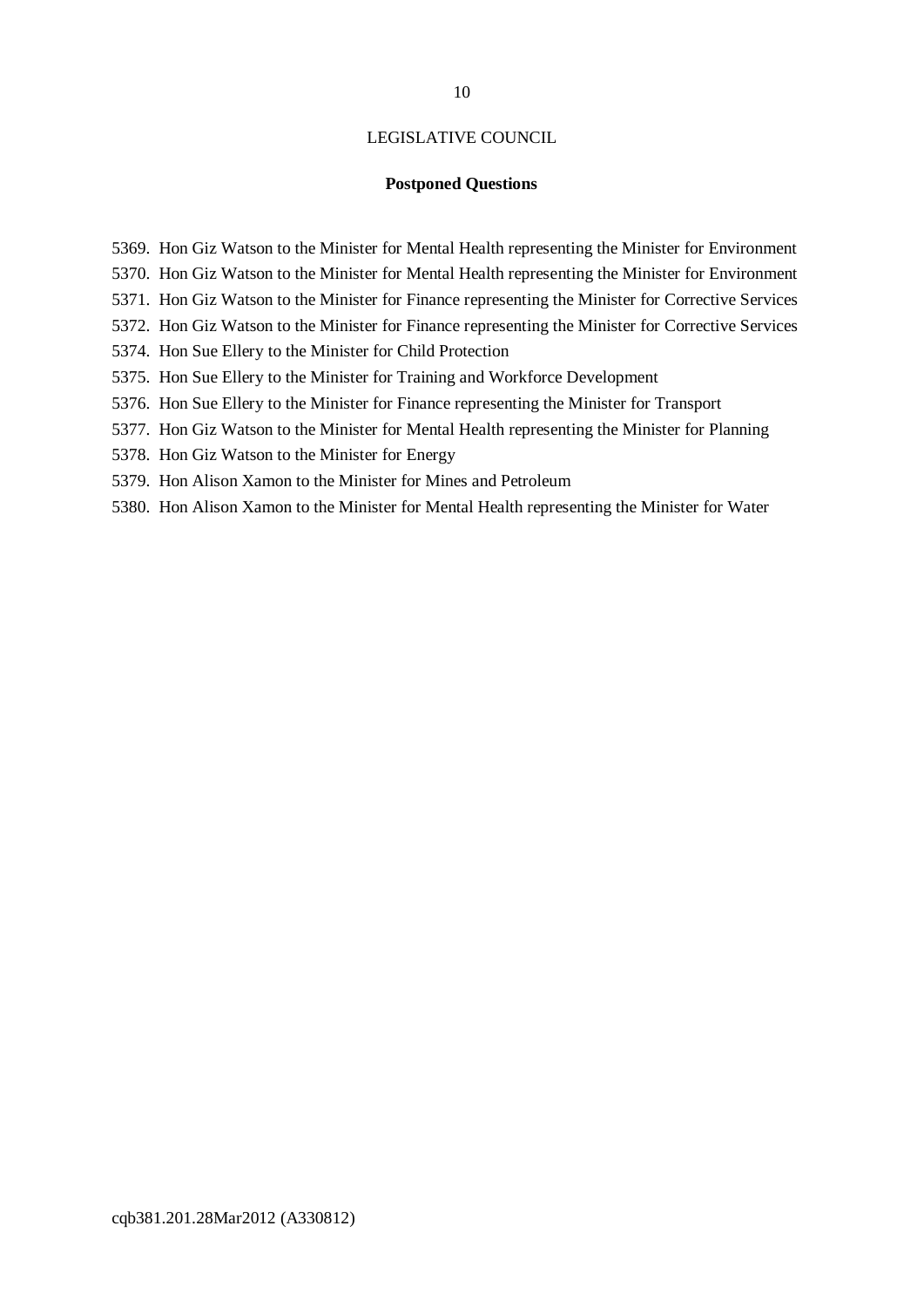#### **QUESTIONS ASKED TODAY**

 $\overline{a}$ 

 $\overline{a}$ 

*Notice Given Wednesday, 28 March 2012*

#### **5381. Hon Lynn MacLaren to the Parliamentary Secretary representing the Minister for Lands**

I refer to the proposed Mangles Bay Marina Based Tourist Precinct, and I ask -

- (1) If the consideration for the developer being able to sell and/or lease this land involves the provision of infrastructure and/or services or some other form of consideration, will the Minister please -
	- (a) describe such infrastructure and/or services or other form of compensation; and
	- (b) provide its value and how this figure has been calculated?
- (2) What other conditions would the developer have to meet in order to be able to sell and/or lease this land?
- (3) What infrastructure and services would LandCorp and other State Government agencies provide in relation to the project?
- (4) What is the estimated cost of such infrastructure and services?

#### **5382. Hon Giz Watson to the Minister for Finance representing the Treasurer**

Regarding redundancy payments made to former employees of the Government Employees Superannuation Board (GESB), I ask -

- (1) What termination payment did former GESB Chief Executive Officer (CEO) Ms Dolin receive?
- (2) How was this payment calculated?
- (3) Who has been working as CEO since Ms Dolin left GESB and at what annual remuneration?
- (4) When was the long term appointment for a new Chief Executive Officer made and at what annual remuneration?
- (5) For each Executive Officer who left GESB last financial year, or this financial year, or who is known to be leaving GESB this financial year -
	- (a) what is his/her name;
	- (b) what was/is his/her position; and
	- (c) what was/will be his/her termination payment? Please provide total and a breakdown showing each component.
- (6) If not contained in the answer to (5), please provide similar information regarding the termination payments for -
	- (a) Ms Michelle Ahearn;
	- (b) Ms Collene Hansen; and
	- (c) Ms Sharon Hicks.
- (7) For each termination payment at (5) or (6), was it made from the general budget of GESB, or general revenue?

cqb381.201.28Mar2012 (A330812)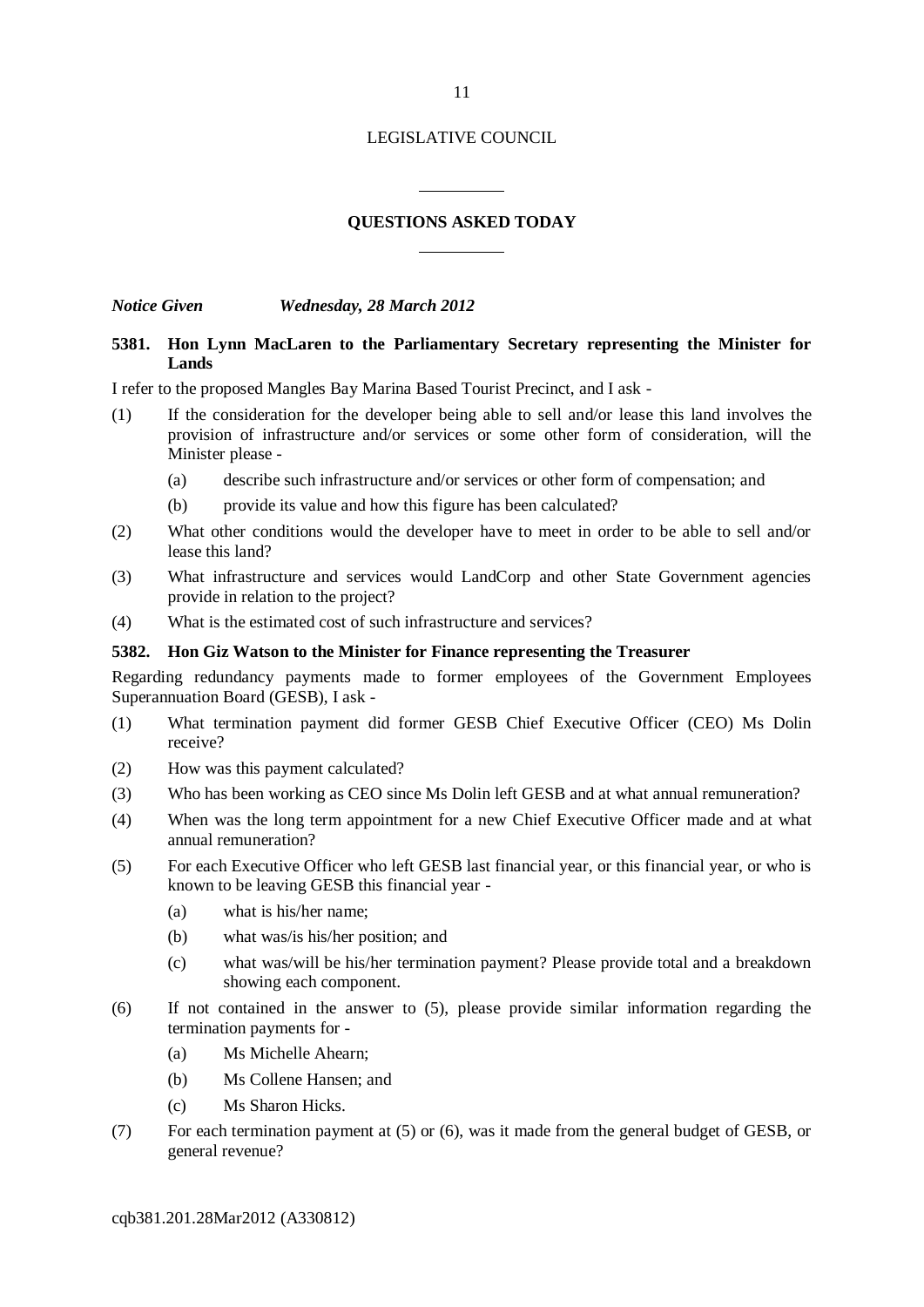#### **Questions Asked Today**

#### *Notice Given Wednesday, 28 March 2012*

- (8) How did Ms Ahearn's employment with and departure from GESB impact on the liability of Gold State Super?
- (9) Regarding section 11(2) of the amended *State Superannuation Act 2000* which allows the Board to employ staff outside public service terms and conditions as determined by the Board -
	- (a) how many GESB staff are employed on other terms and conditions;
	- (b) what guidance is provided to the Board as to how to use this provision;
	- (c) how is the Minister ensuring transparency of the process; and
	- (d) what mechanisms are in place to ensure there is no repetition of the extraordinarily high past salaries at GESB?

#### **5383. Hon Ljiljanna Ravlich to the Minister for Training and Workforce Development**

I refer to Western Australia's alarming dropout rate of apprentices and trainees, in particular for the period of 12 months from 1 September 2010 to 1 September 2011, and I ask -

- (1) How many apprenticeships were cancelled in that time?
- (2) Of those cancellations, what occupations were affected and how many cancellations were in each of those occupations?
- (3) How many apprenticeships were suspended in that time?
- (4) Of the suspended apprenticeships, how many were for the following reasons -:
	- (a) downturn of employer's business;
	- (b) medical;
	- (c) misconduct; and
	- (d) personal?
- (5) How many traineeships were cancelled in that time?
- (6) Of these cancellations, what occupations were affected and how many cancellations were in each of those occupations?
- (7) How many traineeships were suspended in that time?
- (8) Of those traineeships that were suspended, how many were for the following reasons
	- (a) downturn of employer's business;
		- (b) medical;
		- (c) misconduct; and
		- (d) personal?

#### **5384. Hon Ljiljanna Ravlich to the Minister for Mental Health**

I refer to the recent journal publication *Australasian Psychiatry Vol 20 No. 1 Feb2012, Establishing sensory-based approaches in mental health inpatient care: a multidisciplinary approach* which details an alternative approach to treating in-patients with mental health issues that require restraint or seclusion, and I ask -

- (1) Is the Minister in favour of alternative treatments to restraint or seclusion?
- (2) Has the Minister made any funding provisions for treatments to reduce the use of measures such as seclusion or restraining mental health patients?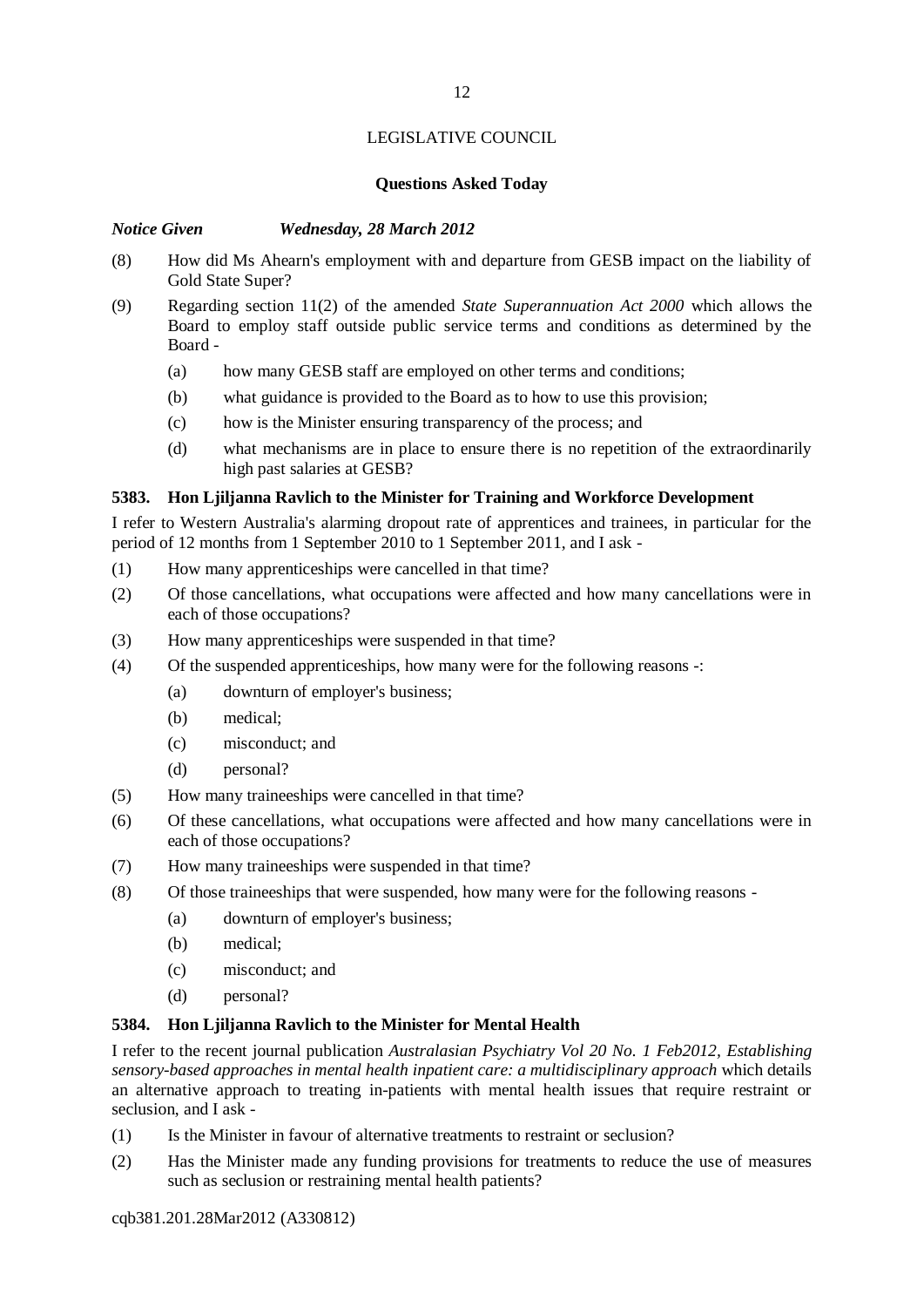### **Questions Asked Today**

#### *Notice Given Wednesday, 28 March 2012*

(3) If yes to (2), how much has been allocated and to what form of treatment?

 $(4)$  If no to  $(2)$ , why not?

#### **5385. Hon Ljiljanna Ravlich to the Minister for Mental Health**

I refer to the draft *Mental Health Bill 2011* which details treatments such as electro convulsive therapy, psychosurgery, bodily restraints and seclusion, and I ask -

- (1) Will the Minister, in supporting the best interest of the mental health consumer, implement the use of the sensory room approach as opposed to restraint and seclusion therapies?
- (2) Will the Minister commit to including some success orientated therapies that will minimise the anxiety and trauma associated with current practices, particularly restraint and seclusion, in the Bill?
- $(3)$  If no to  $(2)$ , why not?

#### **5386. Hon Alison Xamon to the Minister for Mental Health representing the Minister for Water**

I refer to the answer to question on notice No. 4776, in which 232 licensees in the Gnangara Groundwater Management Area were identified as failing to report their meter readings in accordance with their water licence conditions, and I ask -

- (1) Other than formal warning letters, what compliance actions (if any) has the Department of Water engaged in regarding these missing meter readings?
- (2) Please specify how many licensees have belatedly complied with the metering and reporting condition of their licence?
- (3) How many of these newly reported meter readings showed licensees extracting more water than they were entitled to?
- (4) Have any fines been imposed for failing to report meter readings?
- (5) If yes to (4), please specify how many fines, and the value of the fines?

#### **5387. Hon Alison Xamon to the Minister for Mental Health representing the Minister for Water**

I refer to the answer to question on notice No. 4443 regarding the Department of Water's *Strategic Policy 5.03 - Metering the Taking of Water*, in which it was identified that of the 1,786 licences entitled to draw more than 50ML per annum, only 801 were required to meter and report their usage, and of that 801, only 259 were doing so, and I ask -

- (1) What, if any, compliance actions will or has the Department of Water taken regarding these 542 licensees that are not meeting their obligation to meter and monitor their water usage?
- (2) Have any actions other than warning letters been undertaken?
- (3) If yes to (2), please specify?
- (4) Have any fines been imposed for failure to report meter readings?
- (5) What are the reasons, if any, that 985 licensees that are entitled to extract more than 50ML per annum do not have a condition to meter and monitor their water usage?
- (6) Have any of the 542 missing meter readings been delivered to the department?
- (7) If yes to (6), please specify how many licensees have belatedly complied with the conditions of their licence?